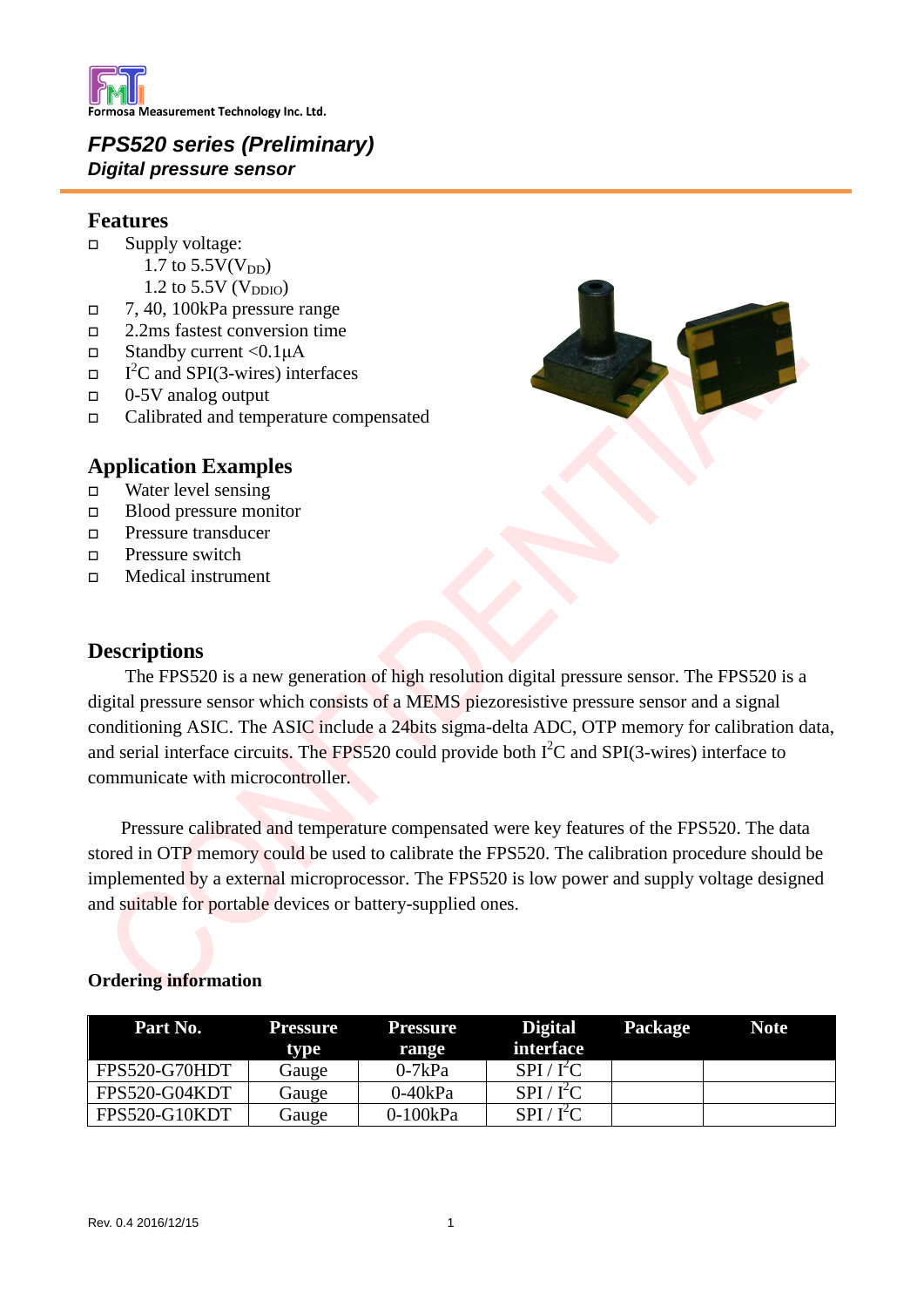

## **Index of contents**

| 2              |  |
|----------------|--|
| $\mathfrak{Z}$ |  |
| $\overline{4}$ |  |
| 5 <sup>5</sup> |  |
| 6              |  |
|                |  |
| 8              |  |
|                |  |
| 8.2            |  |
|                |  |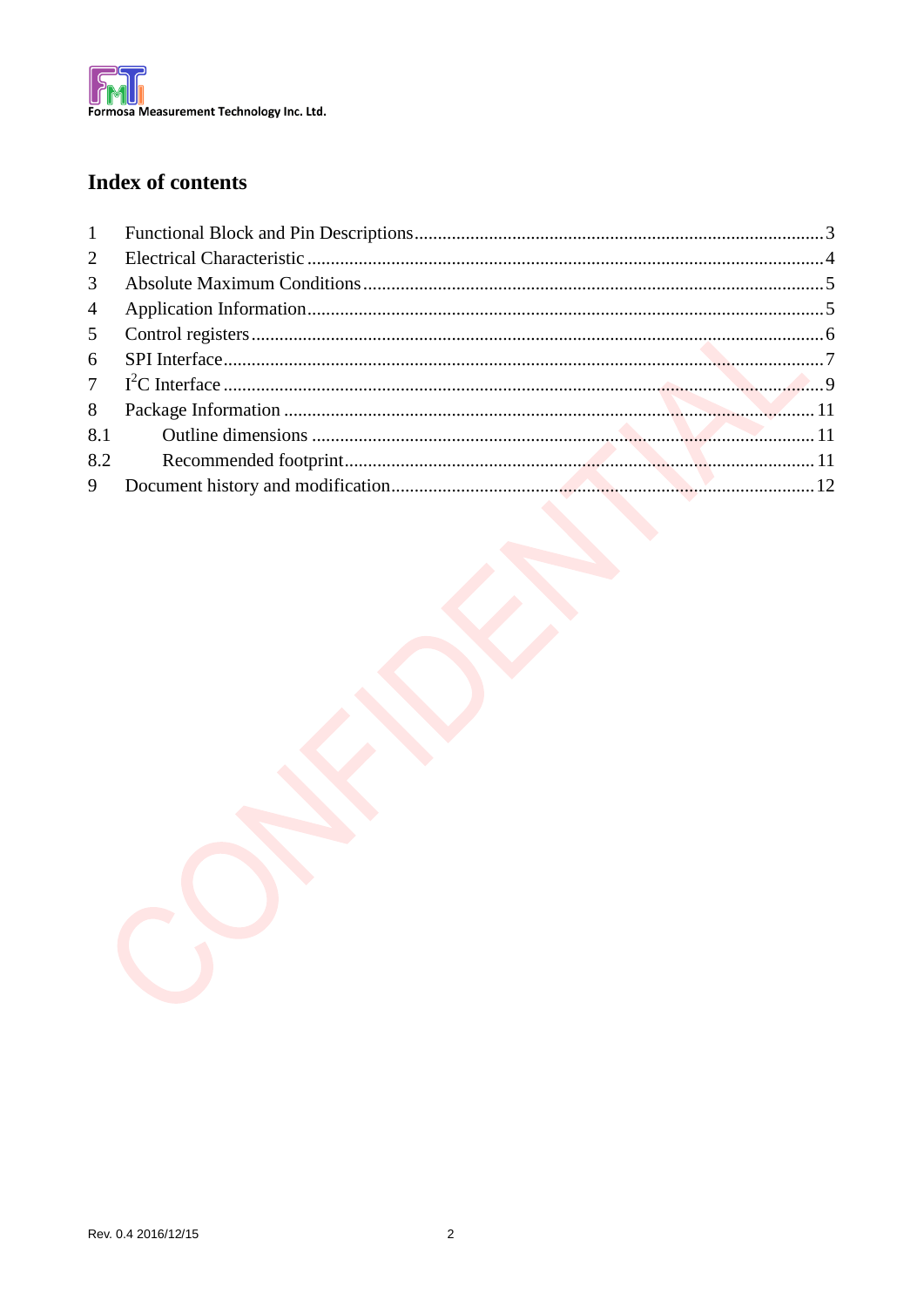





Figure 1.1 Functional Block Diagram of FPS520



Figure 1.2 Pin definition of FPS520

| Pin No.       | <b>Pin Name</b> | <b>Description</b>                                                                                              |  |  |  |  |  |
|---------------|-----------------|-----------------------------------------------------------------------------------------------------------------|--|--|--|--|--|
|               | <b>SCL</b>      | Serial clock                                                                                                    |  |  |  |  |  |
| $\mathcal{P}$ | <b>SDA/SDIO</b> | Serial data input/output in I <sup>2</sup> C mode(SDA)<br>Serial data input/output in 3-wire SPI mode<br>(SDIO) |  |  |  |  |  |
| 3             | <b>CSB</b>      | <b>Chip Select</b>                                                                                              |  |  |  |  |  |
| 4             | V <sub>DD</sub> | Power supply for core circuits                                                                                  |  |  |  |  |  |
| 5             | VOUT            | Analog output                                                                                                   |  |  |  |  |  |
| 6             | GND             | Ground                                                                                                          |  |  |  |  |  |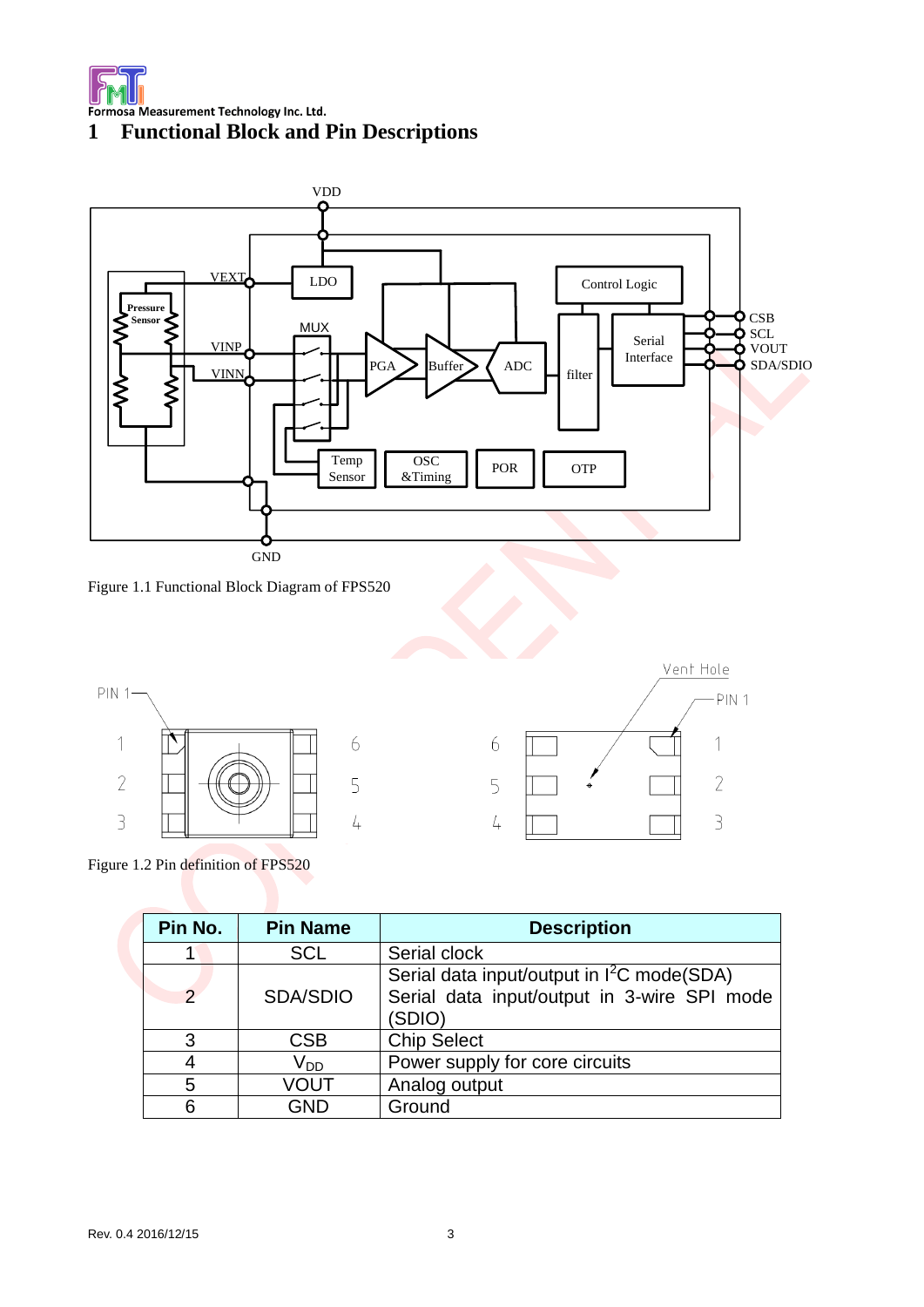

## **2 Electrical Characteristic**

| Pressure Range<br>FPS520-G70HDT<br>0<br>7<br>kPa<br>FPS520-G04KDT<br>40<br>0<br>FPS520-G10KDT<br>0<br>100<br>$^{\circ}$ C<br>$-40$<br>85<br><b>Operating Temperature Range</b><br>V<br>$V_{DD}$<br>1.8<br>5.5<br>1.7<br>Supply Voltage<br>$\mathsf V$<br>1.2<br>5.5<br>V <sub>DDIO</sub><br>1.8<br>Supply Current<br>Pressure measurement<br>Ultra low power<br>3.0<br>3.5<br>$V_{DD} = 2.5V$<br>Standard<br>4.7<br>6.4<br>μA<br>$I_{DD}$<br>1 conversion/sec.<br>High resolution<br>7.7<br>8.9<br>Ultra high resolution<br>13.9<br>16.0<br>2.2<br>1.9<br>Temperature measurement<br>Peak Current During Conversion<br>Pressure measurement<br>$V_{DD} = 2.5V$<br>1.51<br>mA<br>I <sub>peak</sub><br>0.95<br>Temperature measurement<br>< 0.1<br><b>Standby Current</b><br>μA<br>$I_{sd}$<br>Conversion time<br>Pressure measurement<br>2.2<br>Ultra low power<br>2.5<br>Standard<br>3.3<br>3.7<br>ms<br>5.4<br>6.0<br>High resolution<br>Ultra high resolution<br>9.8<br>10.7<br>2.2<br>2.5<br>Temperature measurement<br>$65\mathtt{\sim}85\mathtt{\degree}C$<br>$0\nthicksim 65^\circ C$<br>Relative Pressure Accuracy<br>%FS<br>2<br>$-1$<br>±0.5<br>1<br>$-20\sim0^{\circ}$ C<br>$V_{DD} = 3.3V$<br>$-40$ ~-20°C<br>$65\mathtt{\sim}85^{\circ}\mathtt{C}$<br>$\overline{2}$<br>$-2$<br>±1<br>$0\nthicksim 65^\circ C$<br>$-1.5$<br>Absolute Pressure Accuracy<br>±0.5<br>1.5<br>3<br>%FS<br>$-20\sim0^{\circ}$ C<br>$VDD=3.3V$<br>$-2.5$<br>2.5<br>±1.5<br>$-40$ ~-20 $°C$<br>$-3.5$<br>±2<br>3.5<br>Noise in pressure (7kPa)<br>Ultra low power<br>0.664<br><b>RMS</b><br>0.482<br>Standard<br>Pa<br>noise<br>High resolution<br>0.361<br>Ultra high resolution<br>0.268<br>Noise in pressure (40kPa)<br>Ultra low power<br><b>RMS</b><br>Standard<br>TBD<br>Pa<br>noise<br>High resolution<br>Ultra high resolution<br>Noise in pressure (100kPa)<br>Ultra low power<br><b>RMS</b><br>Standard<br><b>TBD</b><br>Pa<br>noise<br>High resolution<br>Ultra high resolution<br>@25°C<br>$\pm 0.5$<br>$-1.5$<br>Absolute temperature accuracy<br>1.5<br>$^{\circ}$ C<br>$0\nthicksim 65^\circ\!C$<br>±1<br>$V_{DD} = 3.3V$<br>$-2$<br>2<br>Soldering drift<br>TBD<br>After solder reflow<br>Long term stability<br>12 months<br>TBD | <b>Parameter</b> | Symbol | <b>Conditions</b> | Min | <b>Typ</b> | <b>Max</b> | <b>Units</b> | <b>Notes</b> |
|---------------------------------------------------------------------------------------------------------------------------------------------------------------------------------------------------------------------------------------------------------------------------------------------------------------------------------------------------------------------------------------------------------------------------------------------------------------------------------------------------------------------------------------------------------------------------------------------------------------------------------------------------------------------------------------------------------------------------------------------------------------------------------------------------------------------------------------------------------------------------------------------------------------------------------------------------------------------------------------------------------------------------------------------------------------------------------------------------------------------------------------------------------------------------------------------------------------------------------------------------------------------------------------------------------------------------------------------------------------------------------------------------------------------------------------------------------------------------------------------------------------------------------------------------------------------------------------------------------------------------------------------------------------------------------------------------------------------------------------------------------------------------------------------------------------------------------------------------------------------------------------------------------------------------------------------------------------------------------------------------------------------------------------------------------------------------------------------------------------------------------------------------------------------------------------------------------------------------------------|------------------|--------|-------------------|-----|------------|------------|--------------|--------------|
|                                                                                                                                                                                                                                                                                                                                                                                                                                                                                                                                                                                                                                                                                                                                                                                                                                                                                                                                                                                                                                                                                                                                                                                                                                                                                                                                                                                                                                                                                                                                                                                                                                                                                                                                                                                                                                                                                                                                                                                                                                                                                                                                                                                                                                       |                  |        |                   |     |            |            |              |              |
|                                                                                                                                                                                                                                                                                                                                                                                                                                                                                                                                                                                                                                                                                                                                                                                                                                                                                                                                                                                                                                                                                                                                                                                                                                                                                                                                                                                                                                                                                                                                                                                                                                                                                                                                                                                                                                                                                                                                                                                                                                                                                                                                                                                                                                       |                  |        |                   |     |            |            |              |              |
|                                                                                                                                                                                                                                                                                                                                                                                                                                                                                                                                                                                                                                                                                                                                                                                                                                                                                                                                                                                                                                                                                                                                                                                                                                                                                                                                                                                                                                                                                                                                                                                                                                                                                                                                                                                                                                                                                                                                                                                                                                                                                                                                                                                                                                       |                  |        |                   |     |            |            |              |              |
|                                                                                                                                                                                                                                                                                                                                                                                                                                                                                                                                                                                                                                                                                                                                                                                                                                                                                                                                                                                                                                                                                                                                                                                                                                                                                                                                                                                                                                                                                                                                                                                                                                                                                                                                                                                                                                                                                                                                                                                                                                                                                                                                                                                                                                       |                  |        |                   |     |            |            |              |              |
|                                                                                                                                                                                                                                                                                                                                                                                                                                                                                                                                                                                                                                                                                                                                                                                                                                                                                                                                                                                                                                                                                                                                                                                                                                                                                                                                                                                                                                                                                                                                                                                                                                                                                                                                                                                                                                                                                                                                                                                                                                                                                                                                                                                                                                       |                  |        |                   |     |            |            |              |              |
|                                                                                                                                                                                                                                                                                                                                                                                                                                                                                                                                                                                                                                                                                                                                                                                                                                                                                                                                                                                                                                                                                                                                                                                                                                                                                                                                                                                                                                                                                                                                                                                                                                                                                                                                                                                                                                                                                                                                                                                                                                                                                                                                                                                                                                       |                  |        |                   |     |            |            |              |              |
|                                                                                                                                                                                                                                                                                                                                                                                                                                                                                                                                                                                                                                                                                                                                                                                                                                                                                                                                                                                                                                                                                                                                                                                                                                                                                                                                                                                                                                                                                                                                                                                                                                                                                                                                                                                                                                                                                                                                                                                                                                                                                                                                                                                                                                       |                  |        |                   |     |            |            |              |              |
|                                                                                                                                                                                                                                                                                                                                                                                                                                                                                                                                                                                                                                                                                                                                                                                                                                                                                                                                                                                                                                                                                                                                                                                                                                                                                                                                                                                                                                                                                                                                                                                                                                                                                                                                                                                                                                                                                                                                                                                                                                                                                                                                                                                                                                       |                  |        |                   |     |            |            |              |              |
|                                                                                                                                                                                                                                                                                                                                                                                                                                                                                                                                                                                                                                                                                                                                                                                                                                                                                                                                                                                                                                                                                                                                                                                                                                                                                                                                                                                                                                                                                                                                                                                                                                                                                                                                                                                                                                                                                                                                                                                                                                                                                                                                                                                                                                       |                  |        |                   |     |            |            |              |              |
|                                                                                                                                                                                                                                                                                                                                                                                                                                                                                                                                                                                                                                                                                                                                                                                                                                                                                                                                                                                                                                                                                                                                                                                                                                                                                                                                                                                                                                                                                                                                                                                                                                                                                                                                                                                                                                                                                                                                                                                                                                                                                                                                                                                                                                       |                  |        |                   |     |            |            |              |              |
|                                                                                                                                                                                                                                                                                                                                                                                                                                                                                                                                                                                                                                                                                                                                                                                                                                                                                                                                                                                                                                                                                                                                                                                                                                                                                                                                                                                                                                                                                                                                                                                                                                                                                                                                                                                                                                                                                                                                                                                                                                                                                                                                                                                                                                       |                  |        |                   |     |            |            |              |              |
|                                                                                                                                                                                                                                                                                                                                                                                                                                                                                                                                                                                                                                                                                                                                                                                                                                                                                                                                                                                                                                                                                                                                                                                                                                                                                                                                                                                                                                                                                                                                                                                                                                                                                                                                                                                                                                                                                                                                                                                                                                                                                                                                                                                                                                       |                  |        |                   |     |            |            |              |              |
|                                                                                                                                                                                                                                                                                                                                                                                                                                                                                                                                                                                                                                                                                                                                                                                                                                                                                                                                                                                                                                                                                                                                                                                                                                                                                                                                                                                                                                                                                                                                                                                                                                                                                                                                                                                                                                                                                                                                                                                                                                                                                                                                                                                                                                       |                  |        |                   |     |            |            |              |              |
|                                                                                                                                                                                                                                                                                                                                                                                                                                                                                                                                                                                                                                                                                                                                                                                                                                                                                                                                                                                                                                                                                                                                                                                                                                                                                                                                                                                                                                                                                                                                                                                                                                                                                                                                                                                                                                                                                                                                                                                                                                                                                                                                                                                                                                       |                  |        |                   |     |            |            |              |              |
|                                                                                                                                                                                                                                                                                                                                                                                                                                                                                                                                                                                                                                                                                                                                                                                                                                                                                                                                                                                                                                                                                                                                                                                                                                                                                                                                                                                                                                                                                                                                                                                                                                                                                                                                                                                                                                                                                                                                                                                                                                                                                                                                                                                                                                       |                  |        |                   |     |            |            |              |              |
|                                                                                                                                                                                                                                                                                                                                                                                                                                                                                                                                                                                                                                                                                                                                                                                                                                                                                                                                                                                                                                                                                                                                                                                                                                                                                                                                                                                                                                                                                                                                                                                                                                                                                                                                                                                                                                                                                                                                                                                                                                                                                                                                                                                                                                       |                  |        |                   |     |            |            |              |              |
|                                                                                                                                                                                                                                                                                                                                                                                                                                                                                                                                                                                                                                                                                                                                                                                                                                                                                                                                                                                                                                                                                                                                                                                                                                                                                                                                                                                                                                                                                                                                                                                                                                                                                                                                                                                                                                                                                                                                                                                                                                                                                                                                                                                                                                       |                  |        |                   |     |            |            |              |              |
|                                                                                                                                                                                                                                                                                                                                                                                                                                                                                                                                                                                                                                                                                                                                                                                                                                                                                                                                                                                                                                                                                                                                                                                                                                                                                                                                                                                                                                                                                                                                                                                                                                                                                                                                                                                                                                                                                                                                                                                                                                                                                                                                                                                                                                       |                  |        |                   |     |            |            |              |              |
|                                                                                                                                                                                                                                                                                                                                                                                                                                                                                                                                                                                                                                                                                                                                                                                                                                                                                                                                                                                                                                                                                                                                                                                                                                                                                                                                                                                                                                                                                                                                                                                                                                                                                                                                                                                                                                                                                                                                                                                                                                                                                                                                                                                                                                       |                  |        |                   |     |            |            |              |              |
|                                                                                                                                                                                                                                                                                                                                                                                                                                                                                                                                                                                                                                                                                                                                                                                                                                                                                                                                                                                                                                                                                                                                                                                                                                                                                                                                                                                                                                                                                                                                                                                                                                                                                                                                                                                                                                                                                                                                                                                                                                                                                                                                                                                                                                       |                  |        |                   |     |            |            |              |              |
|                                                                                                                                                                                                                                                                                                                                                                                                                                                                                                                                                                                                                                                                                                                                                                                                                                                                                                                                                                                                                                                                                                                                                                                                                                                                                                                                                                                                                                                                                                                                                                                                                                                                                                                                                                                                                                                                                                                                                                                                                                                                                                                                                                                                                                       |                  |        |                   |     |            |            |              |              |
|                                                                                                                                                                                                                                                                                                                                                                                                                                                                                                                                                                                                                                                                                                                                                                                                                                                                                                                                                                                                                                                                                                                                                                                                                                                                                                                                                                                                                                                                                                                                                                                                                                                                                                                                                                                                                                                                                                                                                                                                                                                                                                                                                                                                                                       |                  |        |                   |     |            |            |              |              |
|                                                                                                                                                                                                                                                                                                                                                                                                                                                                                                                                                                                                                                                                                                                                                                                                                                                                                                                                                                                                                                                                                                                                                                                                                                                                                                                                                                                                                                                                                                                                                                                                                                                                                                                                                                                                                                                                                                                                                                                                                                                                                                                                                                                                                                       |                  |        |                   |     |            |            |              |              |
|                                                                                                                                                                                                                                                                                                                                                                                                                                                                                                                                                                                                                                                                                                                                                                                                                                                                                                                                                                                                                                                                                                                                                                                                                                                                                                                                                                                                                                                                                                                                                                                                                                                                                                                                                                                                                                                                                                                                                                                                                                                                                                                                                                                                                                       |                  |        |                   |     |            |            |              |              |
|                                                                                                                                                                                                                                                                                                                                                                                                                                                                                                                                                                                                                                                                                                                                                                                                                                                                                                                                                                                                                                                                                                                                                                                                                                                                                                                                                                                                                                                                                                                                                                                                                                                                                                                                                                                                                                                                                                                                                                                                                                                                                                                                                                                                                                       |                  |        |                   |     |            |            |              |              |
|                                                                                                                                                                                                                                                                                                                                                                                                                                                                                                                                                                                                                                                                                                                                                                                                                                                                                                                                                                                                                                                                                                                                                                                                                                                                                                                                                                                                                                                                                                                                                                                                                                                                                                                                                                                                                                                                                                                                                                                                                                                                                                                                                                                                                                       |                  |        |                   |     |            |            |              |              |
|                                                                                                                                                                                                                                                                                                                                                                                                                                                                                                                                                                                                                                                                                                                                                                                                                                                                                                                                                                                                                                                                                                                                                                                                                                                                                                                                                                                                                                                                                                                                                                                                                                                                                                                                                                                                                                                                                                                                                                                                                                                                                                                                                                                                                                       |                  |        |                   |     |            |            |              |              |
|                                                                                                                                                                                                                                                                                                                                                                                                                                                                                                                                                                                                                                                                                                                                                                                                                                                                                                                                                                                                                                                                                                                                                                                                                                                                                                                                                                                                                                                                                                                                                                                                                                                                                                                                                                                                                                                                                                                                                                                                                                                                                                                                                                                                                                       |                  |        |                   |     |            |            |              |              |
|                                                                                                                                                                                                                                                                                                                                                                                                                                                                                                                                                                                                                                                                                                                                                                                                                                                                                                                                                                                                                                                                                                                                                                                                                                                                                                                                                                                                                                                                                                                                                                                                                                                                                                                                                                                                                                                                                                                                                                                                                                                                                                                                                                                                                                       |                  |        |                   |     |            |            |              |              |
|                                                                                                                                                                                                                                                                                                                                                                                                                                                                                                                                                                                                                                                                                                                                                                                                                                                                                                                                                                                                                                                                                                                                                                                                                                                                                                                                                                                                                                                                                                                                                                                                                                                                                                                                                                                                                                                                                                                                                                                                                                                                                                                                                                                                                                       |                  |        |                   |     |            |            |              |              |
|                                                                                                                                                                                                                                                                                                                                                                                                                                                                                                                                                                                                                                                                                                                                                                                                                                                                                                                                                                                                                                                                                                                                                                                                                                                                                                                                                                                                                                                                                                                                                                                                                                                                                                                                                                                                                                                                                                                                                                                                                                                                                                                                                                                                                                       |                  |        |                   |     |            |            |              |              |
|                                                                                                                                                                                                                                                                                                                                                                                                                                                                                                                                                                                                                                                                                                                                                                                                                                                                                                                                                                                                                                                                                                                                                                                                                                                                                                                                                                                                                                                                                                                                                                                                                                                                                                                                                                                                                                                                                                                                                                                                                                                                                                                                                                                                                                       |                  |        |                   |     |            |            |              |              |
|                                                                                                                                                                                                                                                                                                                                                                                                                                                                                                                                                                                                                                                                                                                                                                                                                                                                                                                                                                                                                                                                                                                                                                                                                                                                                                                                                                                                                                                                                                                                                                                                                                                                                                                                                                                                                                                                                                                                                                                                                                                                                                                                                                                                                                       |                  |        |                   |     |            |            |              |              |
|                                                                                                                                                                                                                                                                                                                                                                                                                                                                                                                                                                                                                                                                                                                                                                                                                                                                                                                                                                                                                                                                                                                                                                                                                                                                                                                                                                                                                                                                                                                                                                                                                                                                                                                                                                                                                                                                                                                                                                                                                                                                                                                                                                                                                                       |                  |        |                   |     |            |            |              |              |
|                                                                                                                                                                                                                                                                                                                                                                                                                                                                                                                                                                                                                                                                                                                                                                                                                                                                                                                                                                                                                                                                                                                                                                                                                                                                                                                                                                                                                                                                                                                                                                                                                                                                                                                                                                                                                                                                                                                                                                                                                                                                                                                                                                                                                                       |                  |        |                   |     |            |            |              |              |
|                                                                                                                                                                                                                                                                                                                                                                                                                                                                                                                                                                                                                                                                                                                                                                                                                                                                                                                                                                                                                                                                                                                                                                                                                                                                                                                                                                                                                                                                                                                                                                                                                                                                                                                                                                                                                                                                                                                                                                                                                                                                                                                                                                                                                                       |                  |        |                   |     |            |            |              |              |
|                                                                                                                                                                                                                                                                                                                                                                                                                                                                                                                                                                                                                                                                                                                                                                                                                                                                                                                                                                                                                                                                                                                                                                                                                                                                                                                                                                                                                                                                                                                                                                                                                                                                                                                                                                                                                                                                                                                                                                                                                                                                                                                                                                                                                                       |                  |        |                   |     |            |            |              |              |
|                                                                                                                                                                                                                                                                                                                                                                                                                                                                                                                                                                                                                                                                                                                                                                                                                                                                                                                                                                                                                                                                                                                                                                                                                                                                                                                                                                                                                                                                                                                                                                                                                                                                                                                                                                                                                                                                                                                                                                                                                                                                                                                                                                                                                                       |                  |        |                   |     |            |            |              |              |
|                                                                                                                                                                                                                                                                                                                                                                                                                                                                                                                                                                                                                                                                                                                                                                                                                                                                                                                                                                                                                                                                                                                                                                                                                                                                                                                                                                                                                                                                                                                                                                                                                                                                                                                                                                                                                                                                                                                                                                                                                                                                                                                                                                                                                                       |                  |        |                   |     |            |            |              |              |
|                                                                                                                                                                                                                                                                                                                                                                                                                                                                                                                                                                                                                                                                                                                                                                                                                                                                                                                                                                                                                                                                                                                                                                                                                                                                                                                                                                                                                                                                                                                                                                                                                                                                                                                                                                                                                                                                                                                                                                                                                                                                                                                                                                                                                                       |                  |        |                   |     |            |            |              |              |
|                                                                                                                                                                                                                                                                                                                                                                                                                                                                                                                                                                                                                                                                                                                                                                                                                                                                                                                                                                                                                                                                                                                                                                                                                                                                                                                                                                                                                                                                                                                                                                                                                                                                                                                                                                                                                                                                                                                                                                                                                                                                                                                                                                                                                                       |                  |        |                   |     |            |            |              |              |
|                                                                                                                                                                                                                                                                                                                                                                                                                                                                                                                                                                                                                                                                                                                                                                                                                                                                                                                                                                                                                                                                                                                                                                                                                                                                                                                                                                                                                                                                                                                                                                                                                                                                                                                                                                                                                                                                                                                                                                                                                                                                                                                                                                                                                                       |                  |        |                   |     |            |            |              |              |
|                                                                                                                                                                                                                                                                                                                                                                                                                                                                                                                                                                                                                                                                                                                                                                                                                                                                                                                                                                                                                                                                                                                                                                                                                                                                                                                                                                                                                                                                                                                                                                                                                                                                                                                                                                                                                                                                                                                                                                                                                                                                                                                                                                                                                                       |                  |        |                   |     |            |            |              |              |
|                                                                                                                                                                                                                                                                                                                                                                                                                                                                                                                                                                                                                                                                                                                                                                                                                                                                                                                                                                                                                                                                                                                                                                                                                                                                                                                                                                                                                                                                                                                                                                                                                                                                                                                                                                                                                                                                                                                                                                                                                                                                                                                                                                                                                                       |                  |        |                   |     |            |            |              |              |
|                                                                                                                                                                                                                                                                                                                                                                                                                                                                                                                                                                                                                                                                                                                                                                                                                                                                                                                                                                                                                                                                                                                                                                                                                                                                                                                                                                                                                                                                                                                                                                                                                                                                                                                                                                                                                                                                                                                                                                                                                                                                                                                                                                                                                                       |                  |        |                   |     |            |            |              |              |
|                                                                                                                                                                                                                                                                                                                                                                                                                                                                                                                                                                                                                                                                                                                                                                                                                                                                                                                                                                                                                                                                                                                                                                                                                                                                                                                                                                                                                                                                                                                                                                                                                                                                                                                                                                                                                                                                                                                                                                                                                                                                                                                                                                                                                                       |                  |        |                   |     |            |            |              |              |
|                                                                                                                                                                                                                                                                                                                                                                                                                                                                                                                                                                                                                                                                                                                                                                                                                                                                                                                                                                                                                                                                                                                                                                                                                                                                                                                                                                                                                                                                                                                                                                                                                                                                                                                                                                                                                                                                                                                                                                                                                                                                                                                                                                                                                                       |                  |        |                   |     |            |            |              |              |
|                                                                                                                                                                                                                                                                                                                                                                                                                                                                                                                                                                                                                                                                                                                                                                                                                                                                                                                                                                                                                                                                                                                                                                                                                                                                                                                                                                                                                                                                                                                                                                                                                                                                                                                                                                                                                                                                                                                                                                                                                                                                                                                                                                                                                                       |                  |        |                   |     |            |            |              |              |
|                                                                                                                                                                                                                                                                                                                                                                                                                                                                                                                                                                                                                                                                                                                                                                                                                                                                                                                                                                                                                                                                                                                                                                                                                                                                                                                                                                                                                                                                                                                                                                                                                                                                                                                                                                                                                                                                                                                                                                                                                                                                                                                                                                                                                                       |                  |        |                   |     |            |            |              |              |
|                                                                                                                                                                                                                                                                                                                                                                                                                                                                                                                                                                                                                                                                                                                                                                                                                                                                                                                                                                                                                                                                                                                                                                                                                                                                                                                                                                                                                                                                                                                                                                                                                                                                                                                                                                                                                                                                                                                                                                                                                                                                                                                                                                                                                                       |                  |        |                   |     |            |            |              |              |
|                                                                                                                                                                                                                                                                                                                                                                                                                                                                                                                                                                                                                                                                                                                                                                                                                                                                                                                                                                                                                                                                                                                                                                                                                                                                                                                                                                                                                                                                                                                                                                                                                                                                                                                                                                                                                                                                                                                                                                                                                                                                                                                                                                                                                                       |                  |        |                   |     |            |            |              |              |
|                                                                                                                                                                                                                                                                                                                                                                                                                                                                                                                                                                                                                                                                                                                                                                                                                                                                                                                                                                                                                                                                                                                                                                                                                                                                                                                                                                                                                                                                                                                                                                                                                                                                                                                                                                                                                                                                                                                                                                                                                                                                                                                                                                                                                                       |                  |        |                   |     |            |            |              |              |

1. All the data were measured with 2.5V supply voltage at a temperature of 25±3℃, unless otherwise noted. 2. Maximum error of pressure reading over the pressure range after offset adjusted at one pressure point.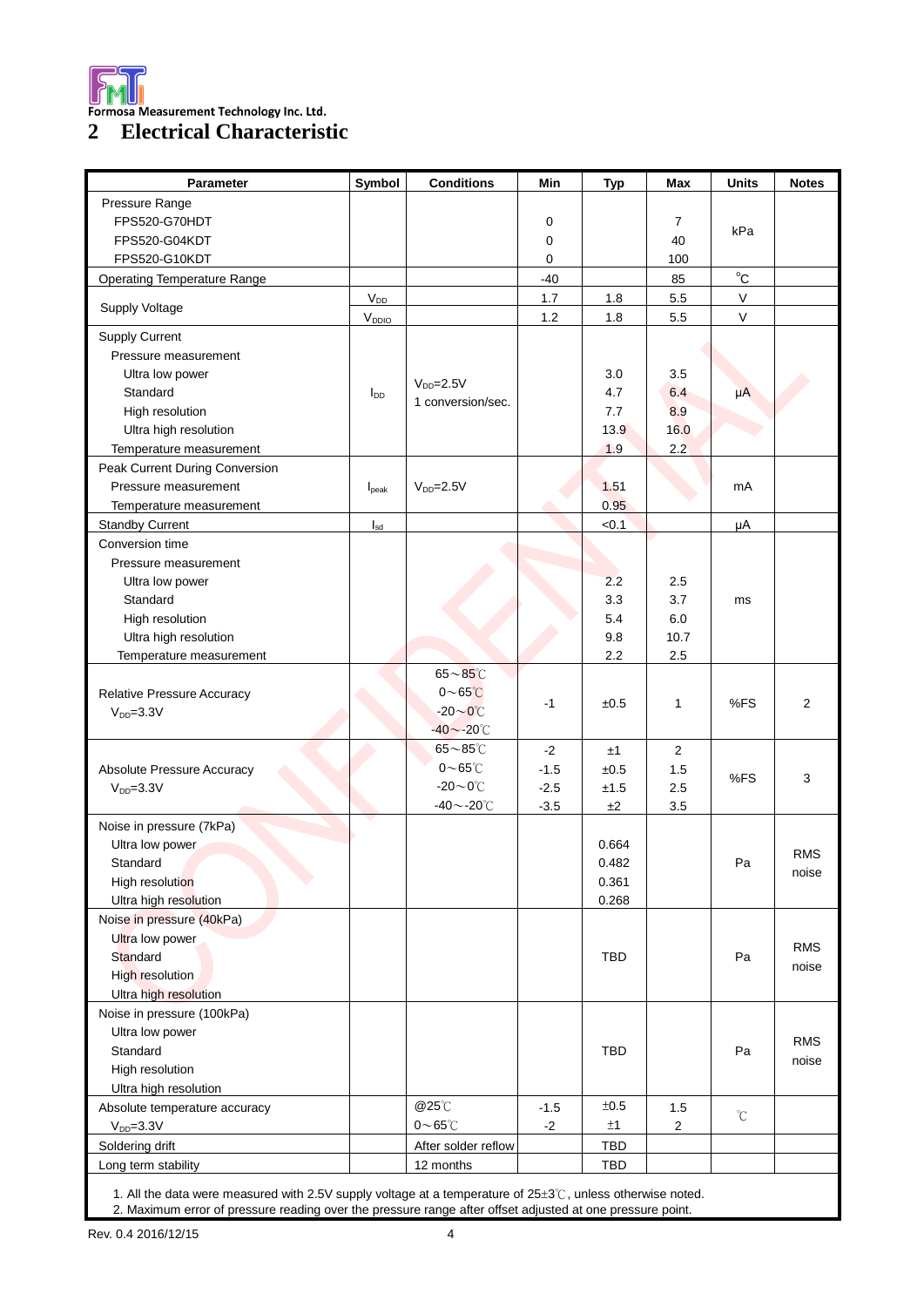

- 3. Maximum error of pressure reading over the pressure range.
- 4. According to 32 bit integer compensation formula.

## **3 Absolute Maximum Conditions**

| <b>Parameter</b>          | Symbol       | <b>Conditions</b> | Min    | Typ            | Max    | <b>Units</b> | <b>Notes</b> |
|---------------------------|--------------|-------------------|--------|----------------|--------|--------------|--------------|
|                           | <b>AVDD</b>  |                   | $-0.3$ |                | 6.5    | V            |              |
| Supply Voltage            | <b>VDDIO</b> |                   | $-0.3$ |                | 6.5    | V            |              |
|                           |              |                   |        |                | VDDIO+ | v            |              |
| Digital output voltage    |              |                   | $-0.3$ |                | 0.3    |              |              |
| Storage Temperature Range |              |                   | $-40$  |                | 125    | $^{\circ}$ C |              |
| Maximum Overpressure      |              |                   |        |                | 10     | bar          |              |
| <b>ESD Rating</b>         |              |                   |        |                |        |              |              |
| <b>HBM</b>                |              |                   |        | $\overline{2}$ |        | kV           |              |

## **4 Application Information**

Owing to state of the art, the FPS520 build a new standard of digital barometer. A 24bits sigma-delta ADC and a MEMS pressure sensor are integrated in a LGA substrate. Pressure calibrated and temperature compensated were key features of the FPS520. The FPS520 is low power and supply voltage designed and suitable for portable devices or battery-supplied ones.

 The data stored in OTP memory could be used to calibrate the FPS520. The calibration procedure should be implemented by a external microprocessor. By  $I^2C$  or SPI interface, you can get the calibration data stored in OTP and the raw data of pressure and temperature. In order to get the correct pressure and temperature reading, the calculating procedure must be implemented in a microprocessor.

#### **Application Circuit example**



Figure. 4.1 Application circuit for  $I<sup>2</sup>C$  interface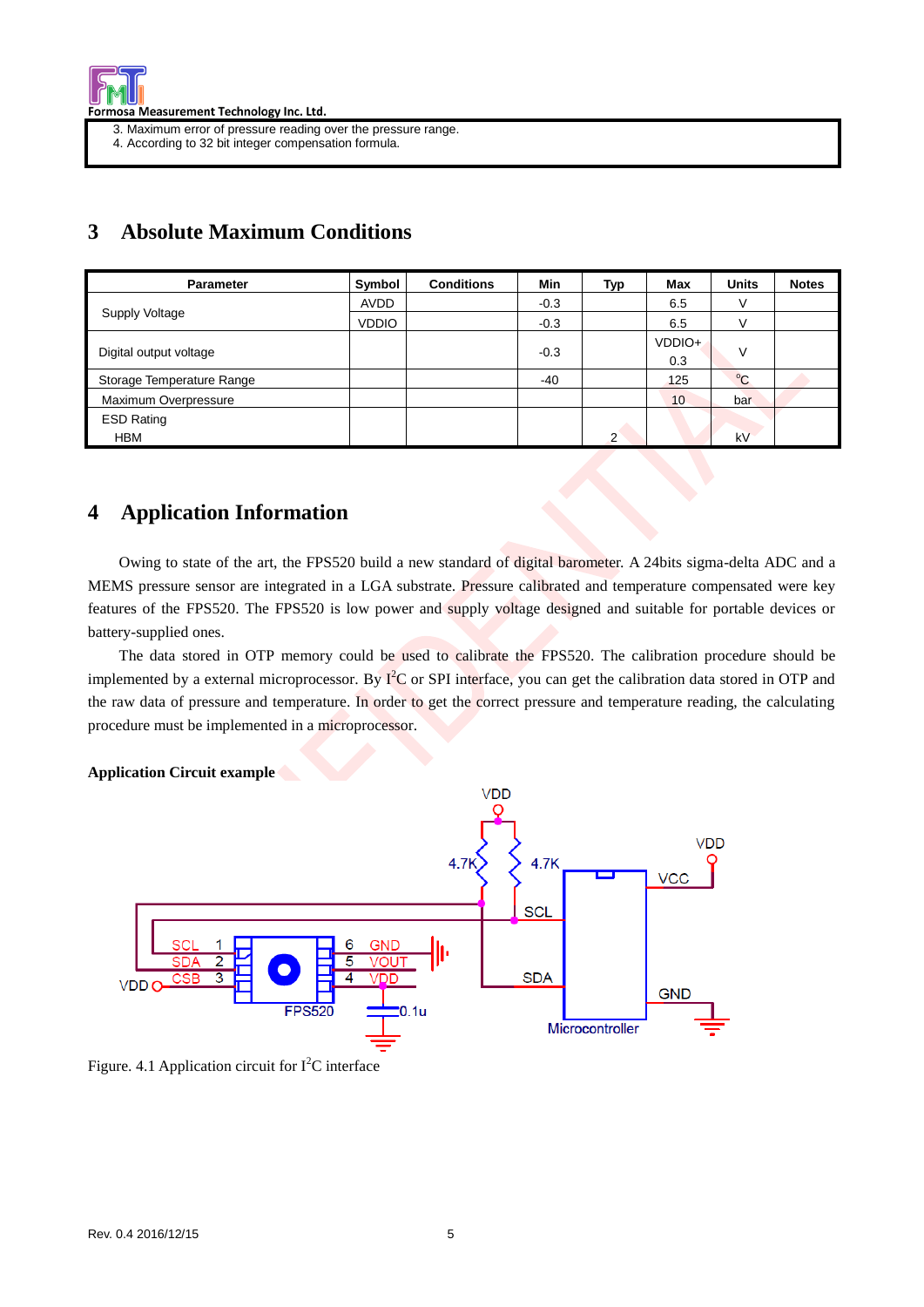



Figure 4.2 Application circuit for SPI interface

## **5 Control registers**

| Addr            | <b>Description</b> | R/W          | Bit7                        | Bit <sub>6</sub>                     | Bit <sub>5</sub> | Bit4 | Bit3 | Bit2 | Bit1             | <b>Bit0</b>    | <b>Default</b> |
|-----------------|--------------------|--------------|-----------------------------|--------------------------------------|------------------|------|------|------|------------------|----------------|----------------|
| 0xF8            | DATA_LSB           | $\mathbb{R}$ |                             | Data out $\langle 7:0 \rangle$       |                  |      |      |      |                  |                |                |
| 0xF7            | DATA_CSB           | $\mathbb{R}$ |                             | Data out $<15:8>$                    |                  |      |      |      |                  |                | 0x00           |
| 0xF6            | DATA_MSB           | $\mathbb{R}$ |                             | Data out $\langle 23:16 \rangle$     |                  |      |      |      |                  |                | 0x00           |
| 0xF4            | CONFIG_1           | <b>RW</b>    |                             | OSR<1:0><br>Measurement_control<5:0> |                  |      |      |      |                  | 0x00           |                |
| 0xF1            | Cal_coeff          | $\mathbb{R}$ |                             | <b>Calibration Registers</b>         |                  |      |      |      |                  |                | N/A            |
| 0xE0            | Soft_reset         | W            |                             | Softreset<7:0>                       |                  |      |      |      |                  |                | 0x00           |
| 0xD0            | Cal_coeff          | $\mathbb{R}$ |                             | <b>Calibration Registers</b>         |                  |      |      |      |                  |                | N/A            |
| $0xBB-$<br>0xAA | Cal_coeff          | $\mathbb{R}$ |                             | <b>Calibration Registers</b>         |                  |      |      |      |                  |                | N/A            |
| 0x6B            | Part ID            | $\mathbb{R}$ |                             | PartID $< 7:0$                       |                  |      |      |      |                  | 0x42           |                |
| 0x00            | SPI_Ctrl           | <b>RW</b>    | SDO <sub>1</sub> ac<br>tive | $LSB_$ fir<br>st                     |                  |      |      |      | $LSB_$ fir<br>st | SDO ac<br>tive | 0x00           |

#### **Reg 0xF60xF8**

**Data\_out:** 24 bits ADC output data

#### **Reg 0xF4**

**OSR<1:0>:** 00:1024X, 01:2048X, 10:4096X, 11:8192X

**Measurement\_control<5:0>:** 101110, indicate a temperature conversion. 110100, indicate a pressure conversion.

#### **Reg 0xE0**

**Softreset** : Write only register. If set to 0xB6, will perform a power on reset sequence. Auto returned to 0 after the soft reset completed.

Rev. 0.4 2016/12/15 6 **Reg {0xF1, 0xD0, 0xBB:0xAA}**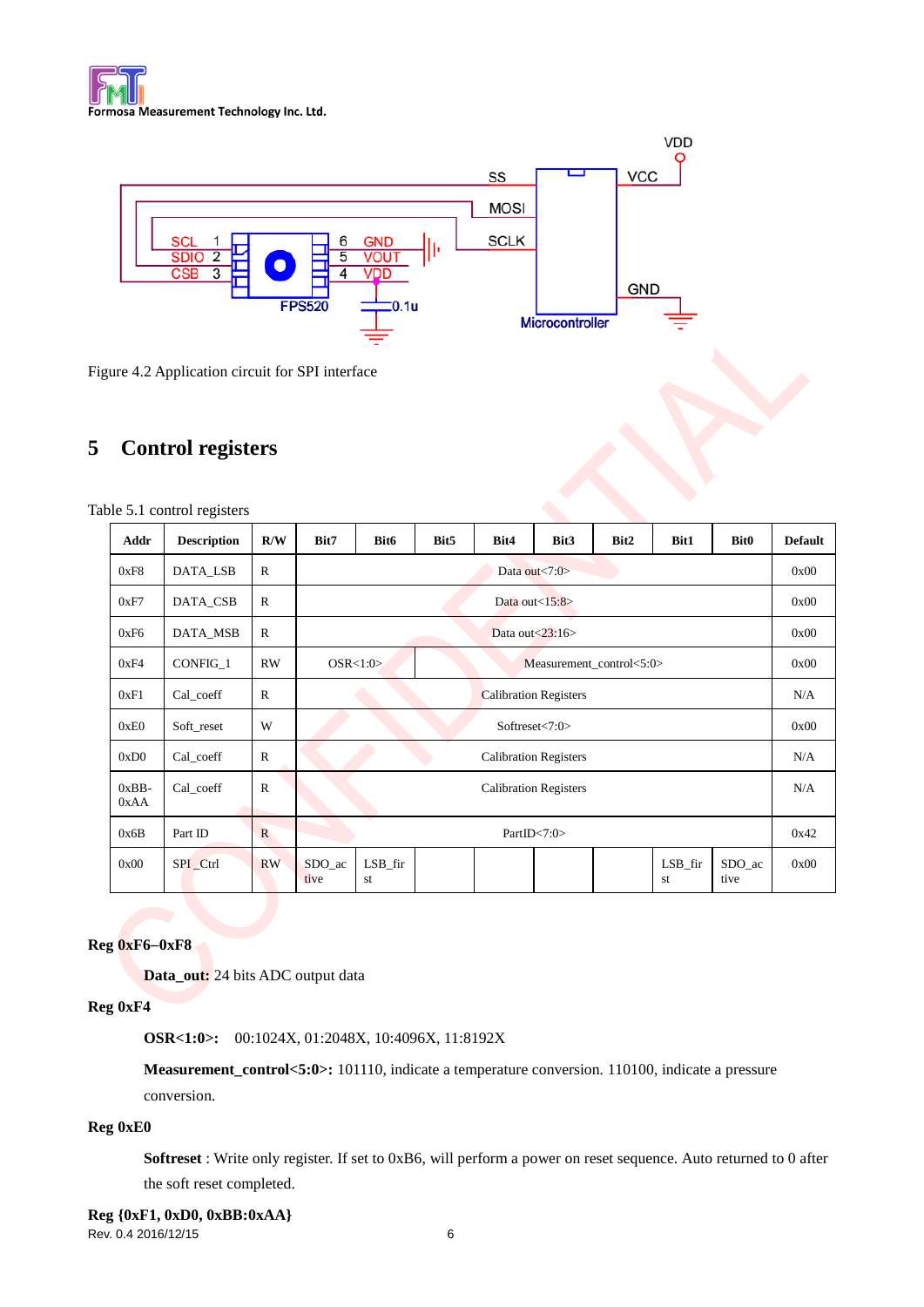

Formosa Measurement Technology Inc. Ltd.

**Calibration Registers** : Total 20bytes calibration registers used for sensor calibration.

#### **Reg 0x6B**

PartID: 8 bits Part ID, the default value is 0x42.

#### **Reg 0x00**

**SDO\_active:** 1: 4-wire SPI, 0: 3-wire SPI (FPS520 only support 3-wires operation)

**LSB\_first:** 1: LSB first for SPI interface, 0: MSB first for SPI interface

#### Table 5.2 Summary of instructions

| <b>Instruction</b>            | <b>Register address</b> | Value |
|-------------------------------|-------------------------|-------|
| Pressure measurement, OSR1024 | 0xF4                    | 0x34  |
| Pressure measurement, OSR2048 | 0xF4                    | 0x74  |
| Pressure measurement, OSR4096 | 0xF4                    | 0xB4  |
| Pressure measurement, OSR8192 | 0xF4                    | 0xF4  |
| Temperature measurement       | 0xF4                    | 0x2E  |
| Softreset                     | 0xE0                    | 0xB6  |
| 3-wire SPI, MSB first         | 0x00                    | 0x00  |
| 4-wire SPI, MSB first         | 0x00                    | 0x81  |

## **6 SPI Interface**

FPS520 provides both SPI(3-wires) and  $I^2C$  interface for serial communication and 'CSB' pin is used to switch between these two protocols. Pulling 'CSB' pin low selects the SPI interface, leaving 'CSB' pin float or pulling it high selects the I<sup>2</sup>C interface. The SPI interface is compatible with SPI mode 0 (CPOL=0, CPHA=0). FPS520 support only 3-wires SPI operation.

| <b>Symbol</b>                              | <b>Parameter</b>      | <b>Condition</b>                    | Min | <b>Max</b> | Unit          |
|--------------------------------------------|-----------------------|-------------------------------------|-----|------------|---------------|
| $f_{\rm sclk}$                             | Clock frequency       | Max load on SDIO<br>or $SDO = 25pF$ |     | 10         | <b>MHz</b>    |
| $\mathsf{t}_{\mathrm{sc} \mathrm{lk} \_1}$ | <b>SCLK</b> low pulse |                                     | 20  |            | <sub>ns</sub> |
| $t_{\rm sclk\_h}$                          | SCLK high pulse       |                                     | 20  |            | ns            |
| $T_{\text{sdi\_setup}}$                    | SDI setup time        |                                     | 20  |            | <sub>ns</sub> |
| $T_{sdi\_hold}$                            | SDI hold time         |                                     | 20  |            | ns            |
|                                            |                       | $Load = 25pF$                       |     | 30         | ns            |
| $T_{\rm sdo\_od}$                          | SDO/SDI output delay  | $Load = 250pF$                      |     | 40         | ns            |
| $T_{csb\_setup}$                           | CSB setup time        |                                     | 20  |            | <sub>ns</sub> |
| $T_{csb\_hold}$                            | CSB hold time         |                                     | 40  |            | <sub>ns</sub> |

Table 6.1 SPI interface specifications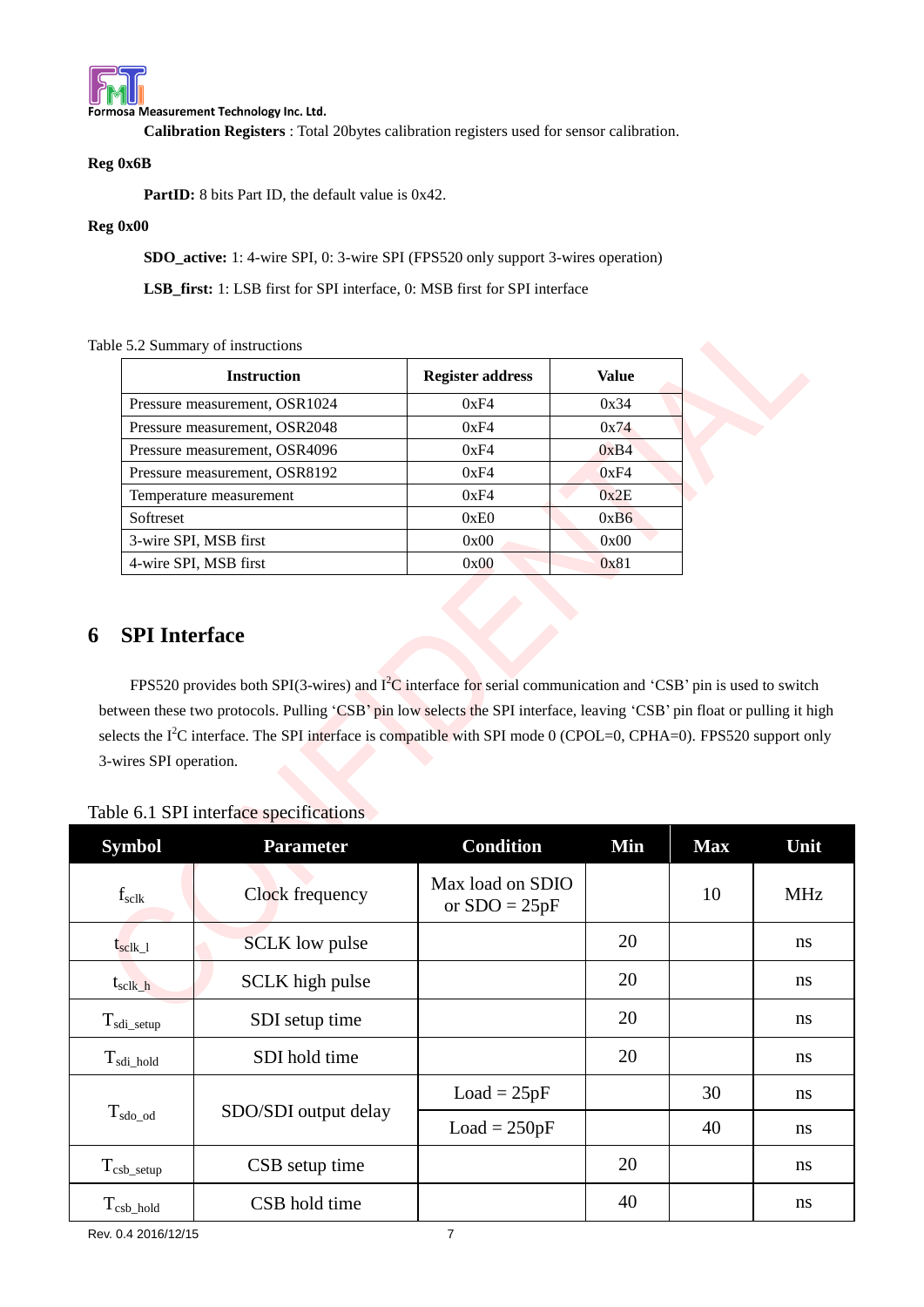

The figure below shows the definition of the SPI timing given in table 6.1





The falling edge of CSB, in conjunction with the rising edge of SCLK, determines the start of framing. Once the beginning of the frame has been determined, timing is straightforward. The first phase of the transfer is the instruction phase, which consists of 16 bits followed by data that can be of variable lengths in multiples of 8 bits. If the device is configured with CSB tied low, framing begins with the first rising edge of SCLK.

The instruction phase is the first 16 bits transmitted. As shown in Figure 6.2, the instruction phase is divided into a number of bit fields.



#### Figure 6.2 Instruction Phase Bit Field

The first bit in the stream is the read/write indicator bit (R/W). When this bit is high, a read is being requested, otherwise indicates it is a write operation.

W1 and W0 represent the number of data bytes to transfer for either read or write (Table 6.2). If the number of bytes to transfer is three or less (00, 01, or 10), CSB can stall high on byte boundaries. Stalling on a nonbyte boundary terminates the communications cycle. If these bits are 11, data can be transferred until CSB transitions high. CSB is not allowed to stall during the streaming process.

The remaining 13 bits represent the starting address of the data sent. If more than one word is being sent, sequential addressing is used, starting with the one specified, and it either increments (LSB first) or decrements (MSB first) based on the mode setting.

| W1:WO  | Action                                               | <b>CSB</b> stalling |
|--------|------------------------------------------------------|---------------------|
| $00\,$ | 1 byte of data can be transferred.                   | Optional            |
|        | 2 bytes of data can be transferred.                  | Optional            |
| 10     | 3 bytes of data can be transferred.                  | Optional            |
|        | 4 or more bytes of data can be transferred. CSB must | N <sub>0</sub>      |

Table 6.2 W1 and W0 settings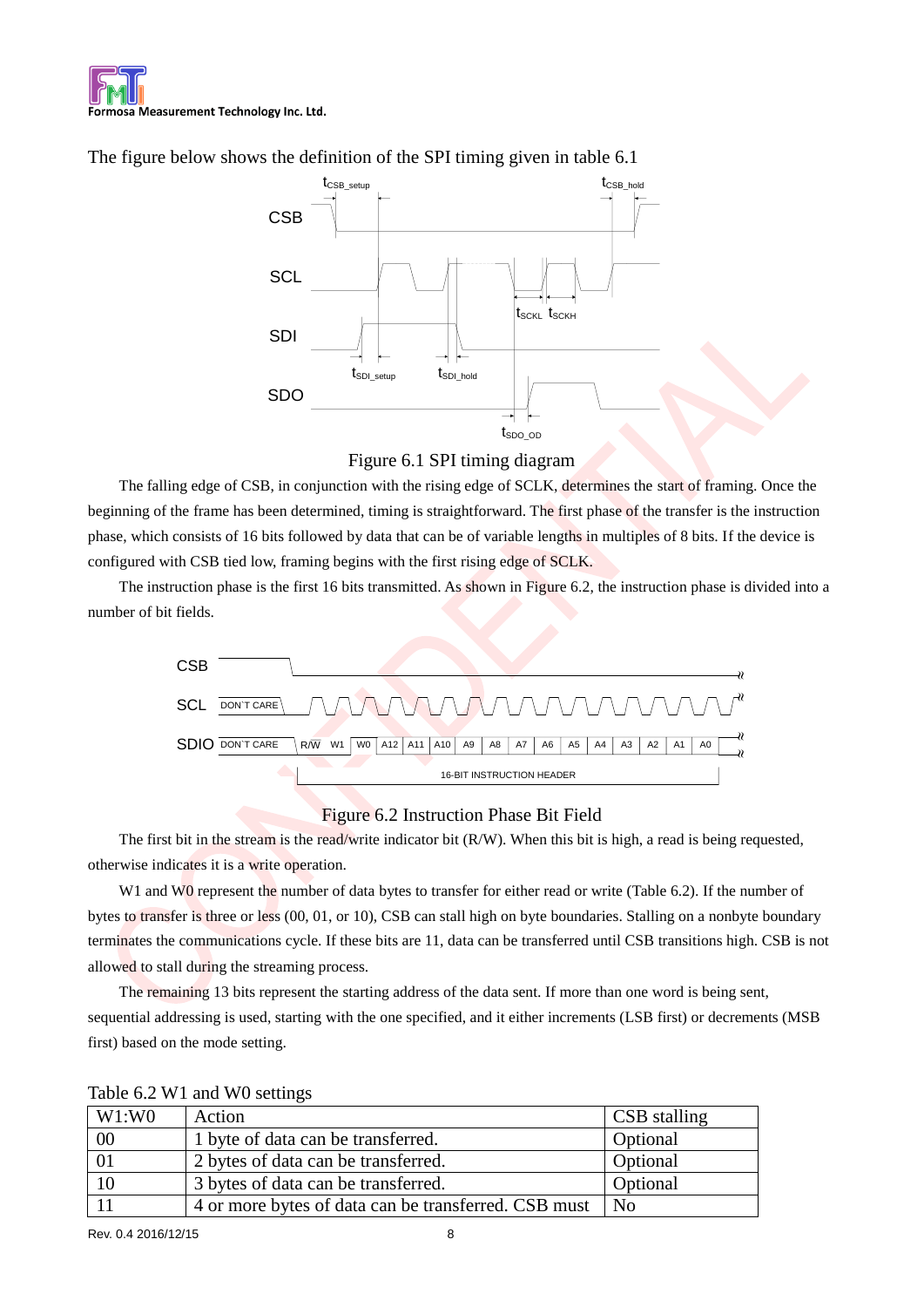Formosa Measurement Technology Inc. Ltd.

| be held low for entire sequence; otherwise, the cycle |  |
|-------------------------------------------------------|--|
| is terminated.                                        |  |

Data follows the instruction phase. The amount of data sent is determined by the word length (Bit W0 and Bit W1). This can be one or more bytes of data. All data is composed of 8-bit words.

Data can be sent in either MSB-first mode or LSB-first mode (by setting "LSB\_first" bit). On power up, MSB-first mode is the default. This can be changed by programming the configuration register. In MSB-first mode, the serial exchange starts with the highest-order bit and ends with the LSB. In LSB-first mode, the order is reversed. (Figure 6.3)



### Figure 6.3 MSB First and LSB First Instruction and Data Phases

## **7 I <sup>2</sup>C Interface**

I<sup>2</sup>C bus uses SCL and SDA as signal lines. Both lines are connected to VDDIO externally via pull-up resistors so that they are pulled high when the bus is free. The  $I^2C$  device address of FPS520 is shown below. And the device address is "1101100". For I<sup>2</sup>C bus application,' CSB' pin have to be left float or pulled high.

Table 7.1  $I^2C$  Address.

|  |  |  |                                 | $A7 \tA6 \tA5 \tA4 \tA3 \tA2 \tA1 \tW/R$ |
|--|--|--|---------------------------------|------------------------------------------|
|  |  |  | $\begin{matrix} 0 \end{matrix}$ | 0/1                                      |

Table 7.2 Electrical specification of the  $I<sup>2</sup>C$  interface pins

| <b>Symbol</b>      | <b>Parameter</b> | <b>Condition</b> | Min | <b>Max</b> | Unit      |
|--------------------|------------------|------------------|-----|------------|-----------|
| $f_{\rm scl}$      | Clock frequency  |                  |     | 400        | kHz       |
| $t_{LOW}$          | SCL low pulse    |                  | 1.3 |            | us        |
| t <sub>HIGH</sub>  | SCL high pulse   |                  | 0.6 |            | us        |
| t <sub>SUDAT</sub> | SDA setup time   |                  | 0.1 |            | <b>us</b> |
| t <sub>HDDAT</sub> | SDA hold time    |                  | 0.0 |            | us        |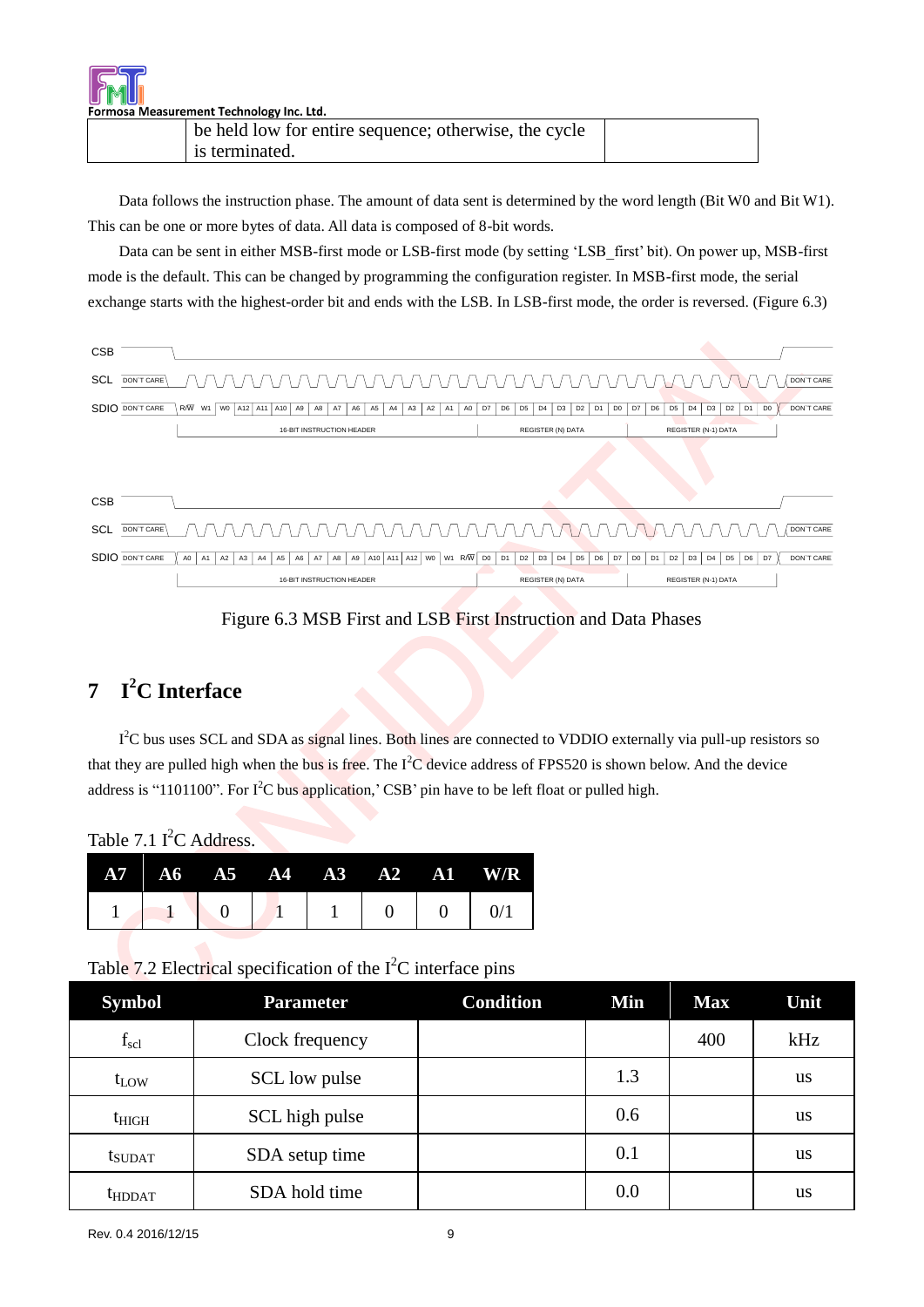

| t <sub>SUSTA</sub> | Setup Time for a repeated<br>start condition | 0.6 | <b>us</b> |
|--------------------|----------------------------------------------|-----|-----------|
| t <sub>HDSTA</sub> | Hold time for a start<br>condition           | 0.6 | <b>us</b> |
| tsusto             | Setup Time for a stop<br>condition           | 0.6 | <b>us</b> |
| $t_{\text{BUF}}$   | Time before a new<br>transmission can start  | 1.3 | <b>us</b> |



Figure 7.1 I<sup>2</sup>C Timing Diagram

The  $I^2C$  interface protocol has special bus signal conditions. Start (S), stop (P) and binary data conditions are shown below. At start condition, SCL is high and SDA has a falling edge. Then the slave address is sent. After the 7 address bits, the direction control bit R/W selects the read or write operation. When a slave device recognizes that it is being addressed, it should acknowledge by pulling SDA low in the ninth SCL (ACK) cycle.

At stop condition, SCL is also high, but SDA has a rising edge. Data must be held stable at SDA when SCL is high. Data can change value at SDA only when SCL is low.



Figure 7.2 I<sup>2</sup>C Protocol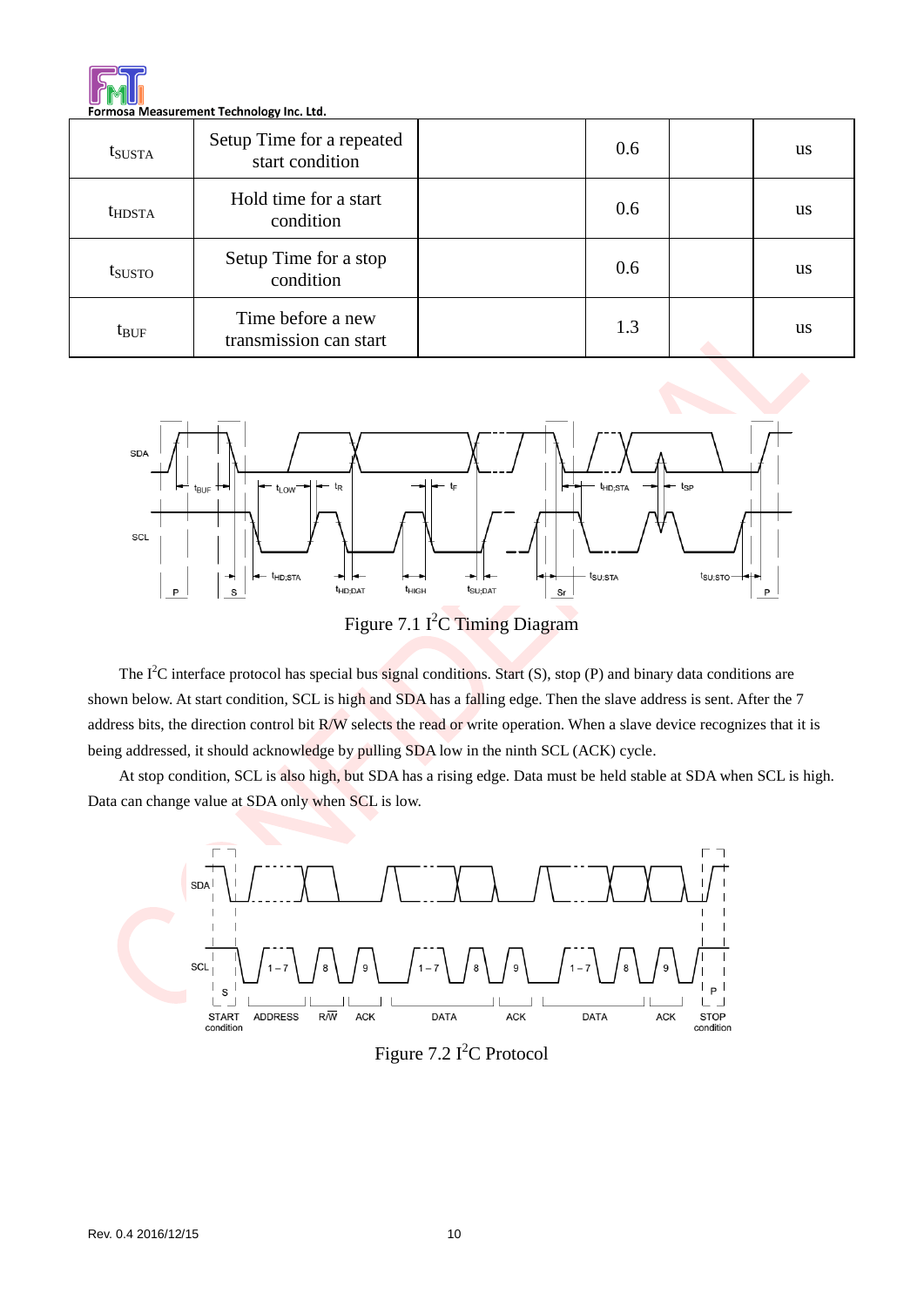

**8 Package Information 8.1 Outline dimensions**



# **8.2 Recommended footprint**



 $1.2$